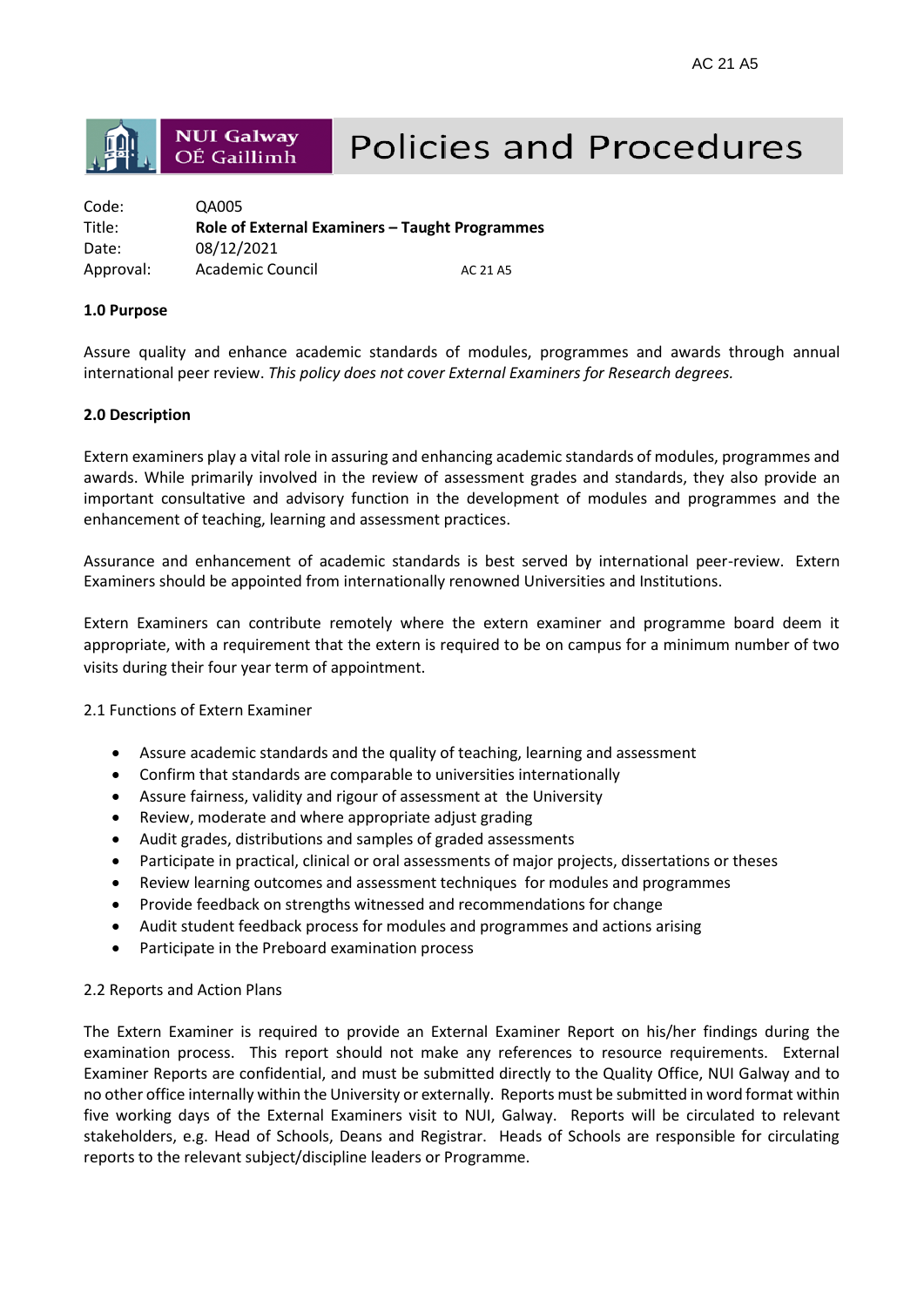The Subject Leader must then prepare an Action Plan that responds to reasonable recommendations in the External Examiner Report and copy this plan to the External Examiner and the Head of School.

Action plans are discussed at Programme Board meetings or equivalent and must involve the Head of School. Action plans must be incorporated in to the operational plan for the coming year.

All External Examiner reports are reviewed by the Registrar and Deputy President and any recurring issues/common therems arising may be addressed through a thematic quality review.

### 2.3 Programme Reviews

Every programme in the University is subject to a detailed quality review (typically every five to seven years). Current external examiners may be invited to conduct this quality review as a separate activity to the normal external examination process. Programme review policy is covered by policy: 'QA006 Taught Programme Reviews'.

#### **3.0 Responsibilities**

| <b>Name</b>                 | <b>Responsibility</b>                                                   |
|-----------------------------|-------------------------------------------------------------------------|
| <b>Registrar and Deputy</b> | Owner                                                                   |
| President                   | Review External Examiner reports                                        |
| Subject Leader:             | Recruit External Examiner and co-ordinate the External Examination      |
| (a.k.a. Discipline Head,    | process.                                                                |
| Programme Director,         | Consult with Head of School and Dean of College regarding nomination of |
| Professor, etc.)            | external examiners.                                                     |
|                             | Review External Examiner Reports and developing Action Plans.           |
| Head of School:             | Review External Examiner nominations with Subject Leader and Dean.      |
|                             | Review Extern Examiner Reports and Action Plans.                        |
| Dean of College:            | Approval/Nomination of External Examiners.                              |
|                             | Reviewi External Examiner Reports and Action Plans.                     |
| <b>Standing Committee:</b>  | Approve/Decline Extern Examiner nominations.                            |
| <b>Examinations Office:</b> | Correspond with External Examiners, issue initial documentation.        |
|                             | Maintain External Examiner internal database.                           |
|                             | Processing Expenses.                                                    |
| <b>Quality Office:</b>      | Receive External Examiner Reports, filing and distribution.             |

#### **4.0 Related Documents**

- External Examiner Report Template (attached)
- *QA278* Nomination and Approval of External Examiners Taught Programmes
- *QA226* Payment of External Examiners Expenses
- Workflow/Process diagram included as *Appendix A* in QA278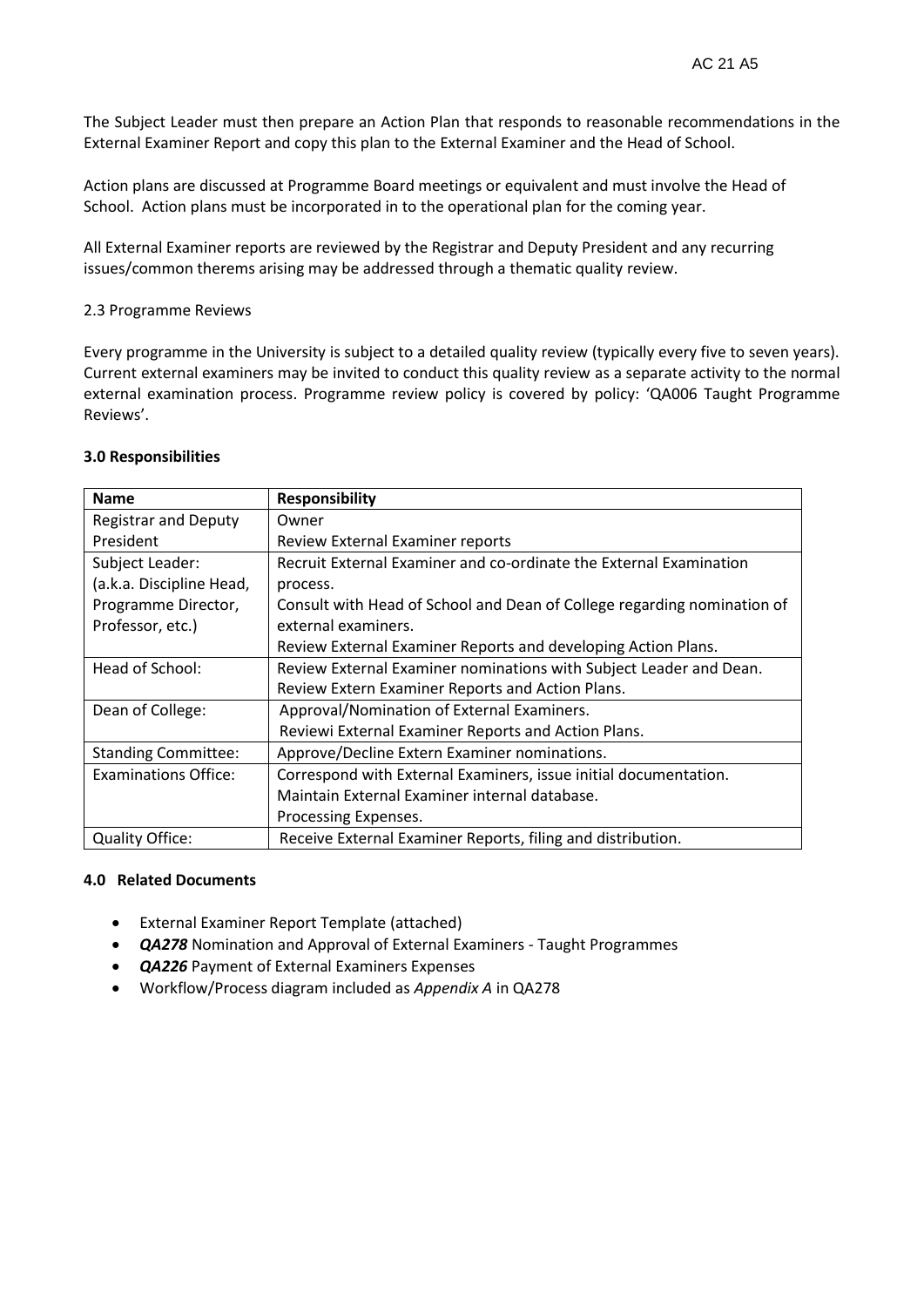

## **External Examiner Report**

[Remove all text within square brackets in final report]

| <b>External Examiner:</b>          | [Title Firstname Lastname]                                 |
|------------------------------------|------------------------------------------------------------|
| Subject:                           | [Use precise 'Subject title' from previous correspondence] |
| School:                            |                                                            |
| <b>Academic Year:</b>              | [yyyy/yyyy]                                                |
| <b>Extern Meeting(s) Attended:</b> | [dd/mm/yyy]                                                |
| Date of Report:                    | [dd/mm/yyy]                                                |

*[We very much welcome your views. Please tell us any strengths or best practice you have witnessed and in particular your recommendations on how processes can be improved. Your comments and recommendations will be relayed to the relevant Subject Leader through the relevant Head of School and Dean. Programme directors are then asked to prepare an Action Plan and consult with you prior to your next External Examiner Report.]*

#### **Strengths**

*[Please list key strengths or good practice that you witnessed, as concise bulleted text. Dialogue, rationale and qualification are not necessary in this report and can be offered verbally to the subject leader if necessary.]* 

…

#### **Recommendations**

*[Please list key recommendations for changes as concise numbered text. Dialogue, rationale and qualification are not necessary. The subject leader can contact you for any clarification if required.]*

1. …

Continued overleaf…